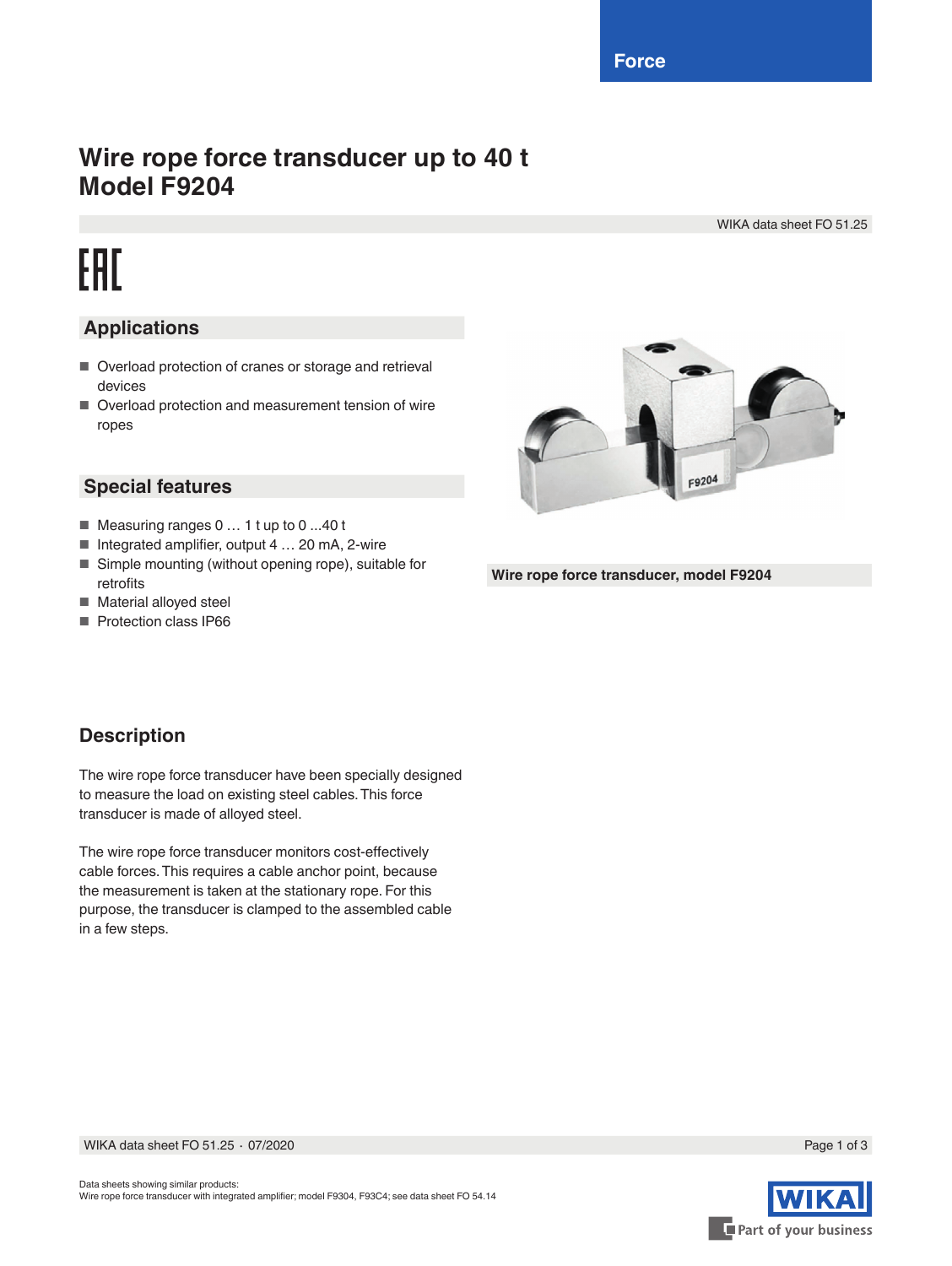#### **Technical data in accordance with VDI/VDE/DKD 2638**

| Model F9204                                                                                                                         |                                                                           |  |  |  |
|-------------------------------------------------------------------------------------------------------------------------------------|---------------------------------------------------------------------------|--|--|--|
| Nominal load F <sub>nom</sub> t                                                                                                     | 1/2/3,5/5/10/20/30-40                                                     |  |  |  |
| Relative linearity error d <sub>lin</sub>                                                                                           | $\pm 3 \% F_{\text{nom}}$                                                 |  |  |  |
| Relative repeatability error<br>in unchanged mounting position brq                                                                  | $\pm 0.5$ % F <sub>nom</sub>                                              |  |  |  |
| Relative reversibility v                                                                                                            | $\pm 0.5$ % F <sub>nom</sub>                                              |  |  |  |
| Relative deviation of zero signal d <sub>S. 0</sub>                                                                                 | $\pm 2$ % $F_{nom}$                                                       |  |  |  |
| Relative creep, 30 min.                                                                                                             | $\pm 0.05$ % F <sub>nom</sub>                                             |  |  |  |
| Temperature effect on zero signal TK <sub>0</sub>                                                                                   | ≤±0.25 %/10 °C                                                            |  |  |  |
| Temperature effect on characteristic value TK                                                                                       | $≤ ±0.25 %/10 °C$                                                         |  |  |  |
| Force limit $F_L$                                                                                                                   | 150 % $F_{nom}$                                                           |  |  |  |
| Breaking force F <sub>R</sub>                                                                                                       | 200 % F <sub>nom</sub>                                                    |  |  |  |
| <b>Material</b>                                                                                                                     | Steel alloy                                                               |  |  |  |
| Rated temperature range B <sub>T. nom</sub>                                                                                         | $-10+60$ °C                                                               |  |  |  |
| Operating temperature range $B_{T,G}$                                                                                               | $-20+80$ °C                                                               |  |  |  |
| Input resistance R <sub>e</sub>                                                                                                     | $780 \pm 10 \Omega$                                                       |  |  |  |
| Output resistance R <sub>a</sub>                                                                                                    | $700 \pm 10 \Omega$                                                       |  |  |  |
| Insulation resistance R <sub>is</sub>                                                                                               | $\geq 5,000$ M $\Omega$ /DC 50 V                                          |  |  |  |
| Output signal (rated output) C <sub>nom</sub>                                                                                       | 4 20 mA (DC 010 V optional)                                               |  |  |  |
| <b>Electrical connection</b>                                                                                                        | Cable Ø 4 x 3,000 mm                                                      |  |  |  |
| Rated range of excitation voltage B <sub>U, nom</sub>                                                                               | 24 V                                                                      |  |  |  |
| <b>Supply voltage</b>                                                                                                               | DC 12  36 V                                                               |  |  |  |
| Protection (acc. to IEC/EN 60529)                                                                                                   | IP66                                                                      |  |  |  |
| Nominal load - weight in kg<br>$1$ 1 t<br>$\blacksquare$ 2t<br>$\blacksquare$ 3.5 t<br>■ 5t<br>10t<br>20t<br>$\blacksquare$ 30-40 t | 1.5 kg<br>$1.8$ kg<br>$2.2$ kg<br>$2.4$ kg<br>3.7 kg<br>5.9 kg<br>11.2 kg |  |  |  |

### **Approvals**

| Logo    | <b>Description</b>                                                                      | <b>Country</b>              |
|---------|-----------------------------------------------------------------------------------------|-----------------------------|
| $C \in$ | <b>EU declaration of conformity</b><br>$\blacksquare$ EMC directive<br>■ RoHS directive | European Union              |
| EAL     | <b>EAC</b><br>EMC directive                                                             | Eurasian Economic Community |